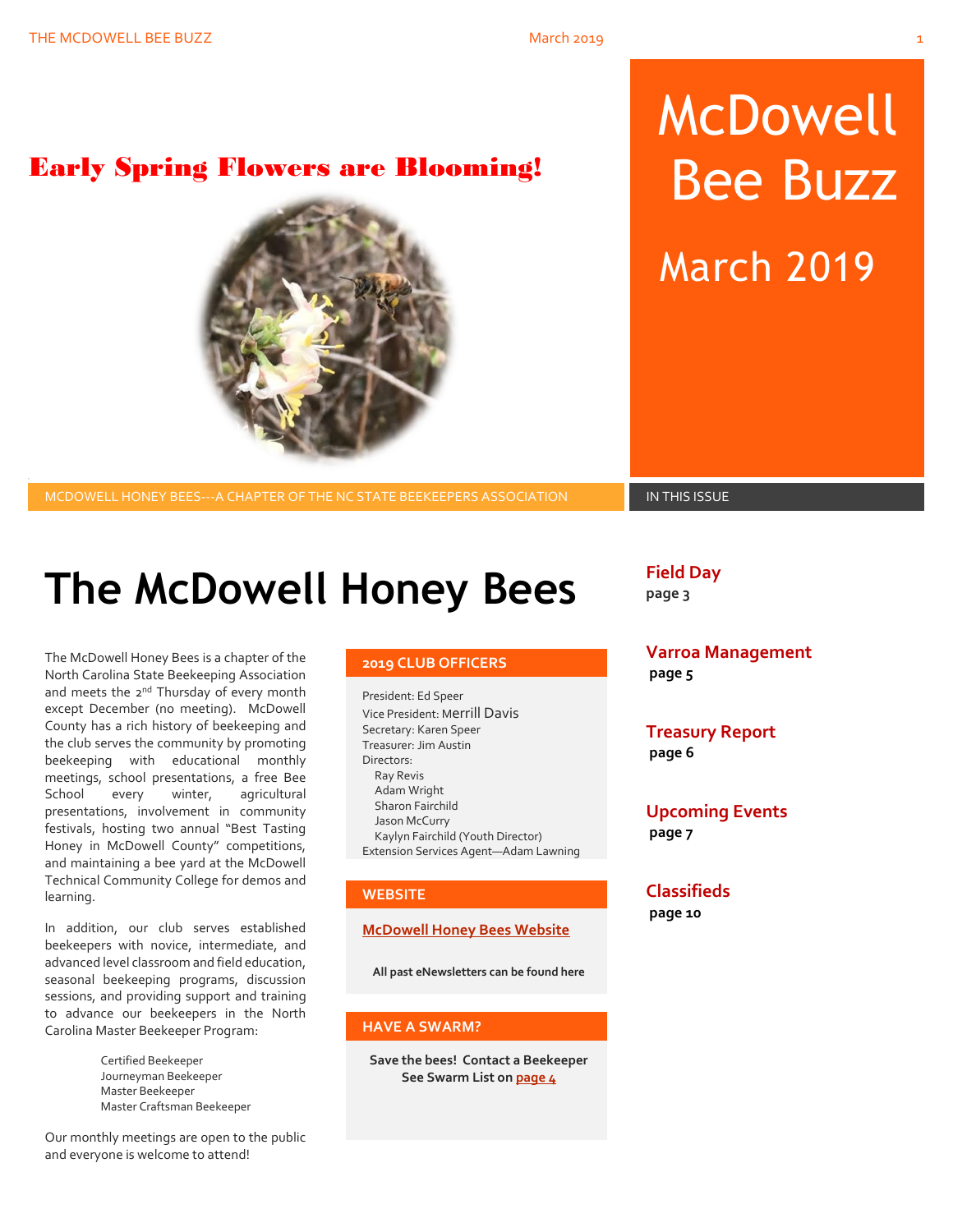## **Everyone Welcome!**

# **Join us at our next monthly meeting!**

**MARCH 14, 2019 MONTHLY MEETING**

## **Thursday March 14 6:30 pm**

McDowell Senior Center Next to YMCA 100 Spaulding Rd Marion, NC 28752

Guest speaker Lynn Williams—Mighty Mite Killer



### **MIGHTY MITE KILLER**

*Our March meeting will be very informative. Lynn Williams, inventor of the Mighty Mite Killer will be discussing his New, Highly-Effective Non-Chemical mite treatment. Don't miss it!*

## **2019 MONTHLY MEETING PROGRAMS**

**Jan 10** Karin Stegall **Feb 14** Charlene Covert-Foster **Mar 14** Lynn Williams—Mighty Mite Killer **Apr 11** Doug Elliott—Master Story Teller **May 9** Gear Day—Honey House **Jun 13** Spring Honey Tasting Contest **Jul 11** Open **Aug 8** Open **Sep 12** Summer Honey Tasting Contest **Oct 10** Open **Nov 14** Potluck & Elections **Dec** No meeting

## **Did your bees survive the winter?**



Honeybee queen laying eggs Honeybee queen laying eggs<br>Sweet Betsy Farm Observation Hive 2015

## **March 14, 2019 Meeting Agenda**

6:30 pm Call to order Old Business New Business 7:00 pm Program Speaker—Lynn Williams—Mighty Mite Killer (Heat Treatment for Mites) 8:00 pm Break/Refreshments 8:25 pm Door Prizes/Announcements 8:30 pm Adjourn

Contact Ed Speer to Add AGENDA items [Ed@SweetBetsyFarm.com](mailto:Ed@SweetBetsyFarm.com) (828) 724-444

## **Visit us on Facebook**

## **184 Area Beekeepers Online!**

The McDowell Honey Bees has a Facebook page! It's a great place to post your latest activities, keep intouch with fellow beekeepers, learn what's happening right now and communicate with your new friends. **[The McDowell Honey Bees](https://www.facebook.com/groups/MHBee/)**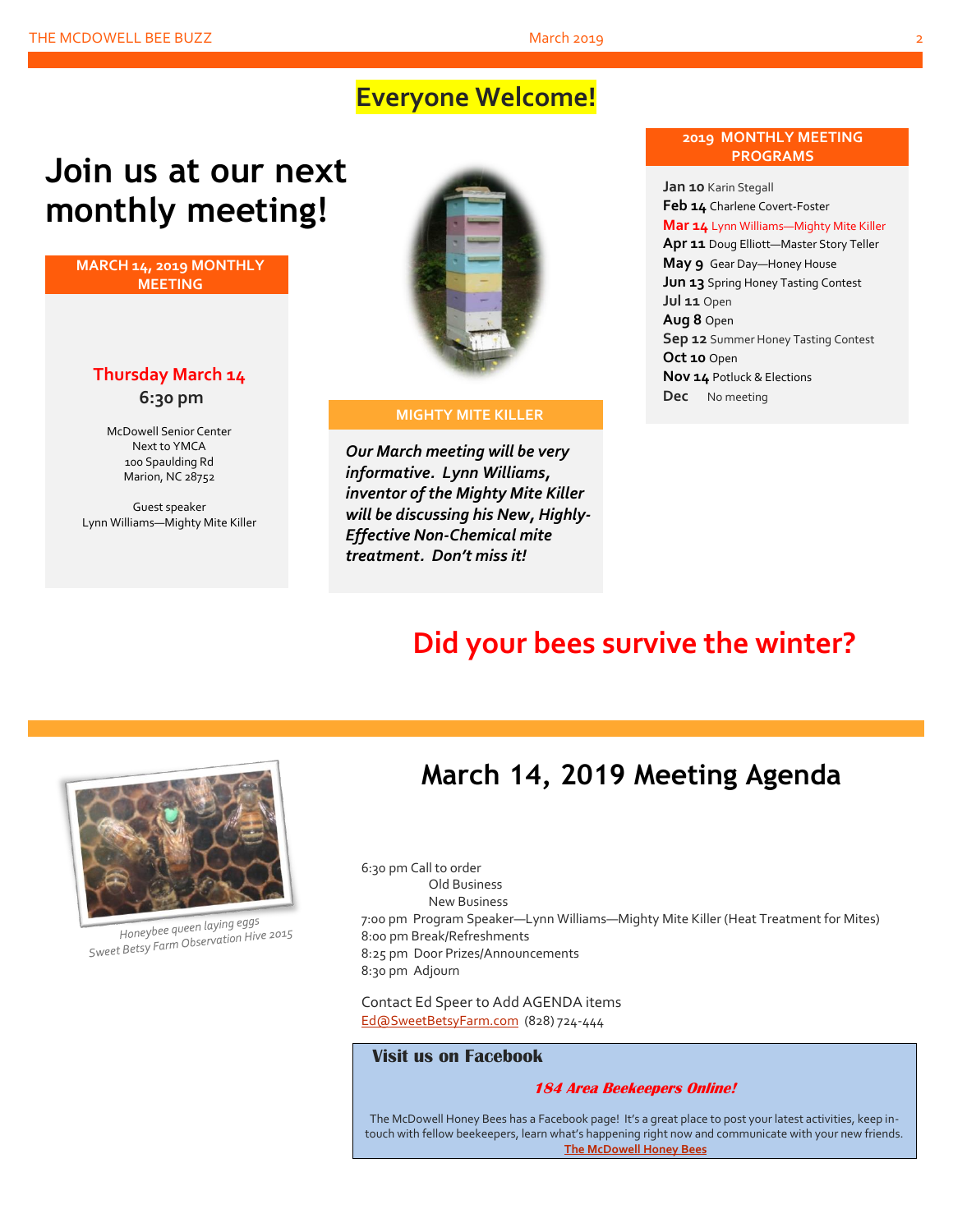

# Field Day

April 27 11 am – 3 pm



Hands-on instruction in an active bee yard

Sweet Betsy Farm Apiary—Glenwood, McDowell Co, NC

Contact [Ed Speer](mailto:Ed@SweetBetsyFarm.com) for more information

Everyone Welcome: Students from the February 2019 Bee School McDowell Beekeeper Club Members Beekeepers (beginner to advanced) Family Members Guests



Beginning Beekeeper **Class** 

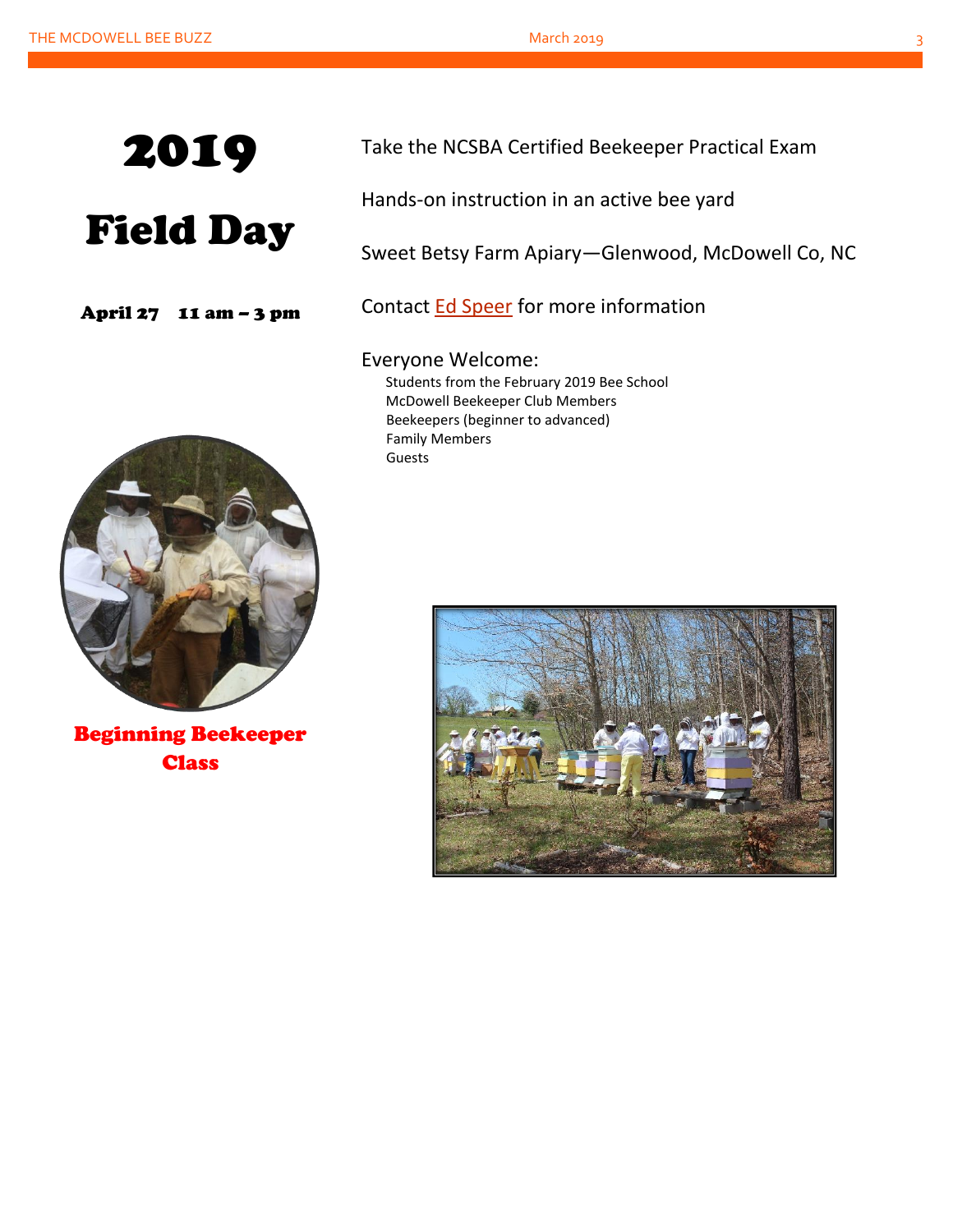### **EXECUTIVE COMMITTEE MEETING**

**March 12, 2019 6:30 pm Sweet Betsy Farm 3947 Mudcut Rd Marion, NC**

**US 221, 4 mi south of I-40 (exit 85) Left turn onto Mudcut Road First driveway on left**

## **MCDOWELL COUNTY NCSBA MASTER BEEKEEPERS**

**Ray Revis Wayne Holland Karen Speer**

## **MCDOWELL HONEYBEE MENTORS**

**Charles Myers---Nebo cjmyers1952@gmail.com Wayne Holland---Glenwood 828-659-4161 Ed Speer---Glenwood 828-724-4444 Karen Speer---Glenwood 828-925-4444 Don Miller---Old Fort 828-668-0154 Merrill Davis---Old Fort 828-668-3153 James Lunsford---Old Fort 828-668-9112 Charles Revis---Marion 828-925-1430 Ray Revis---Marion 828-460-3247 Lonnie/Barb Bewernitz--Old Fort 828-280-3784**

Are you a beginning beekeeper who needs help? Contact a mentor near you.

## *2019 McDowell Beekeeper Association Officers*

## *Club Officers*

**elected at the 2018 November monthly meeting**

**Ed Speer – President Merrill Davis – Vice President Karen Speer – Secretary Jim Austin – Treasurer Ray Revis – Director Adam Wright – Director Sharon Fairchild – Director Jason McCurry - Director**

## **SWARM LIST**

**Have you seen a swarm of honeybees? Don't panic—they aren't aggressive. Call the McDowell Extension office (828-652- 8104) or call a beekeeper in your area; they may be able to help!**

**Marion** Adam Wright 828-442-7817 Harold Arrowood 828-659-2921

**Glenwood** Ed Speer 828-724-4444 Wayne Holland 828-659-4161

**Pleasant Gardens** Bill Hendley 828-460-0292

**Greenlee** Doug Mikell 828-896-5755

**Nebo** Ricky Styles 828-652-0184 or 803-3387

#### **Old Fort**

Lonnie Bewermitz 828-280-3784 James McGinnis 828-668-4232 Darren Orr 828-581-4494 Don Miller 828-668-0154

**Little Switzerland** Mitch Hughes 828-756-7294

**McDowell County** Chuck Wilson 828-803-9089 Cameron Johnson 828-652-1263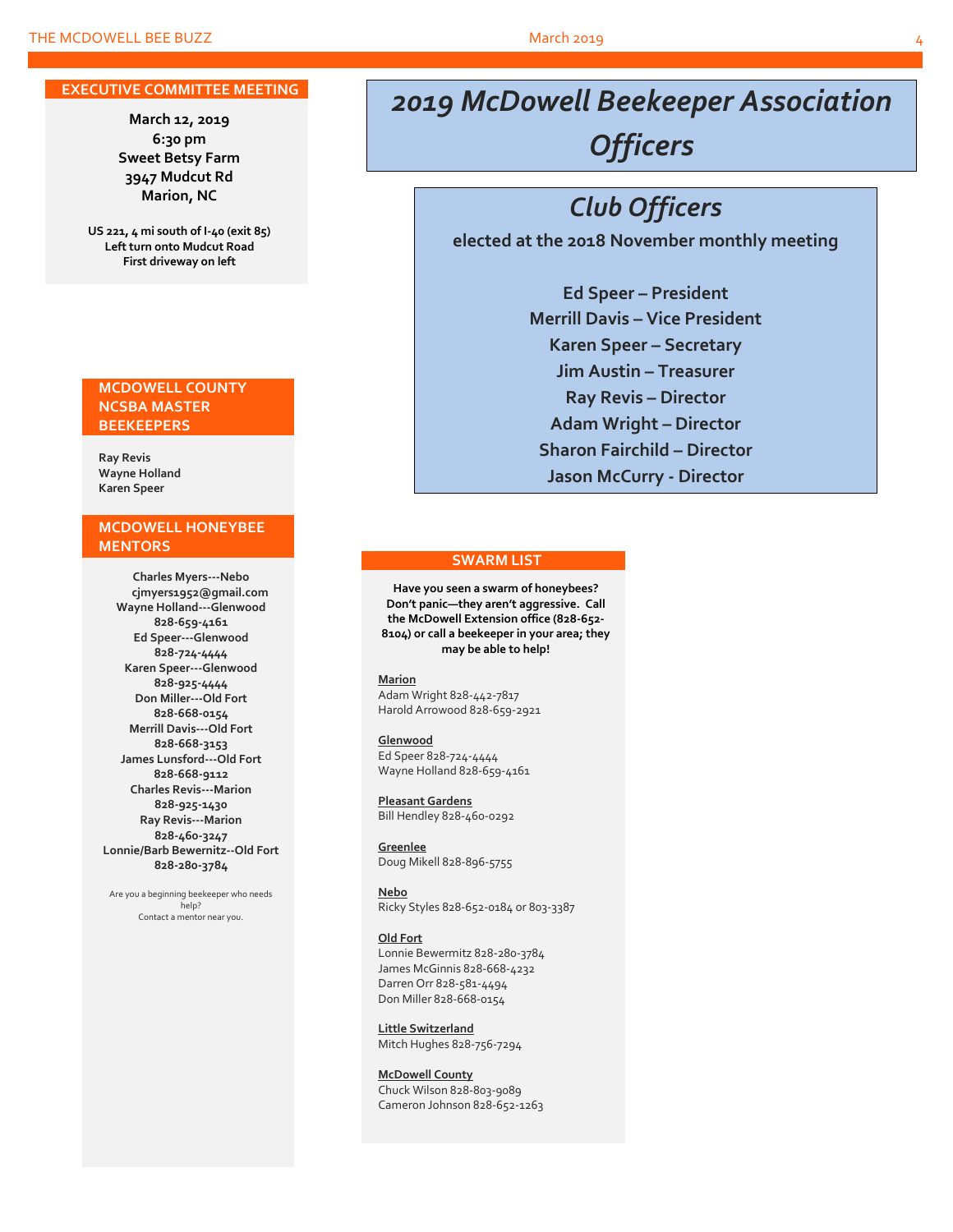# Varroa Management

## *Mites, Mites, Mites Everywhere! Oh my! What's a beekeeper to do?*

Beekeepers' biggest challenge today is the Varroa mite (*Varroa destructor*), which first arrived in the US in 1987 and has been causing widespread chaos ever since. Over the last 30 years, innumerable research studies and beekeeping practices have generated a vast array of management options for the beekeeper. The purpose of this page is to provide a simple, yet complete, summary of these options.

Beekeepers tend to fall into one or two management styles and follow either use of chemical miticide treatments or chemical-free beekeeping. Whichever path you follow, a combination of management practices is often useful. If interested in any of the options listed here, educate yourself further with additional Internet and published reference research. But bee-forewarned: evidence-based advice is often difficult to distinguish from anecdotal-based advice; however, the wise beekeeper should only follow established evidence-based opinions.



**Adult Varroa mite on adult honeybee**

### **Recommended References**

*Tools for Varroa Management—A guide to effective varroa sampling & control*; Honey Bee Health Coalition, 2015 (revised 2015)—a must read resource! *[www.honeybeehealthcoalition.org](http://www.honeybeehealthcoalition.org/)*

*I.M.N. System of Queen Rearing*; Mel Disselkoen, 1988 (revised 2008) *[www.mdasplitter.com/docs/IMN-Original-Research-2016.pdf](http://www.mdasplitter.com/docs/IMN-Original-Research-2016.pdf)*

Solomon Parker *[www.ParkerBees.com](http://www.parkerbees.com/)* Randy Oliver *[www.ScientificBeekeeping.com](http://www.scientificbeekeeping.com/)*  Michael Bush *[www.bushfarms.com/bees.htm](http://www.bushfarms.com/bees.htm)* Kirk Webster *[www.kirkwebster.com](http://www.kirkwebster.com/)* The Bee Gym *[www.vita-europe.com](http://www.vita-europe.com/)* Facebook: Treatment-Free Beekeepers Public Group Internet Search: Treatment free beekeeping YouTube: OTS Queen Rearing Dr. Samuel Ramsey videos on Varroa mites

*Splits and Varroa*; William Hesbach, 2016 *Natural Beekeeping*; Ross Conrad *Top-Bar Beekeeping: Organic Practices for Honeybee Health*; Les Crowder *The Practical Beekeeper: Beekeeping Naturally*; Michael Bush *OTS Queen Rearing: A Survival Guide for Beekeepers Worldwide* (2016 Expanded Edition; Mel Disselkoen)

## *Kill the Little Suckers*

- *1. Chemical Miticides (carefully follow package directions; avoid mite resistance by alternating the use of 4 or more of these chemicals---never use the same chemical on the same hive twice in a row)*
	- *A. Synthetic Miticides*
	- *Very effective; mite resistance &/or comb residue concerns; avoid or use with extreme caution. a) Apistan (tau-fluvalinate)*
		- *b) Apivar &Takic (amitraz) not approved for use in the US*
		- *c) Checkmite+ (coumaphos)*
		- *d) Hivastan (fenpyroximate)*
		- *e) Many others*
	- *B. Natural Miticides*

*Low to high effectiveness; antibiotic &/or comb residue concerns; mite resistance unknown. a) Essential Oils*

- *i. Apiguard (thymol)*
- *ii. Api Life Var (thymol + eucalyptol, menthol, & camphor)*
- *iii. Many low-dose essential oil formulations are currently being tested*
- *b) Organic Acids*
	- *i. MiteAway II (formic acid)*
	- *ii. Oxalic Acid (oxalic acid dihydrate)*
	- *iii. HopGuard II (hops beta acids)*
- *c) Sucrocide (sucrose octanoate)*
- *2. Other Mite-Killing Options Effectiveness unknown to very low.*
	- *A. Hive dusting with powdered sugar*
	- *B. Hive fogging with vaporized oils (mineral oil &/or essential oils; beekeeper health concerns)*
	- *C. Hive smoking (regular smoke or that from tobacco, grapefruit or aromatic leaves)*
	- *D. Use of screened hive bottoms w/ sticky boards*
	- *E. Heat treatment (whole-hive or whole-super heater; 104-110<sup>O</sup>F for 2-4 hrs.) (highly effective)*
	- *F. Removal & freezing special-use frames of drone brood (highly effective)*
	- *G. High-heat special-use frames of drone brood (in-hive drone frame heater)*
	- *H. Ultra-high frequency sound (yes, this is a thing; effectiveness unknown)*

## *Make Them Unwelcome Effectiveness unknown to low.*

- *1. Use small cell comb (small-cell foundation or foundation-less natural comb; 4.6-5.0 mm vs. 5.4 mm)*
- *2. Lower pH of sugarsyrup &/or pollen substitutes with vinegar when feeding bees (match pH of Honey)*
- *3. Locate hives in sunny sites with good air circulation (heat from summer sun probably harms mites)*
- *4. Reduce adult bee drifting (space hivesfar apart, add distinguishing colors/markings)*

## *Other Effective Management Options In no order.*

- *1. Interruptions of honeybee & mite brood cycles*
	- *(splits, swarms, cage queen 1-2 weeks, re-queening, winter cluster).*
- *2. Use of proven mite-resistant/tolerant honeybee stock (Russians, VSH, Minnesota Hygienic, etc.).*
- *3. Repopulating lost or weak colonies with un-treated survivor stock from same apiary.*
- *4. Acquiring only chemical-treatment-free honeybee stock.*
- *5. Providing proper nutrition for overall better honeybee health & strength (healthier bee forage).*
- *6. Removal of high-mite-load drone brood.*
- *7. Natural beekeeping (Including avoidance &/or reduction of beekeeper-applied chemical miticides).*
- *8. Fungal miticides (in commercial development)*

## *Monitor Mites for Better Decision Making*

*Strict record keeping and repeated mite counts (via sugar shake, alcohol/detergent wash, ether spray, or sticky board) can help a beekeeper decide which management option, if any, may be needed. The USDA's Bee Research Center in Tucson Arizona rates hives as varroa-tolerant if they have less than 7 mites per 100 bees (7%). But over time, most researchers have steadily reduced threshold counts, especially for low-mite-tolerant honeybee races. Some researchers now consider 1 mite per 100 bees (1%) to be the critical threshold-- anything above that suggestssome sort of management action is appropriate. Mites should be below acceptable thresholds by August 15 to allow production of healthy winter bees.*

## *The Good News*

*Varroa mites aren't the end of beekeeping! Many hobby, sideliner and even large commercial beekeepers are successfully keeping chemical/treatment-free honeybees throughout the US and around the world---check the references listed on this page. With a bit of diligent research, you too can learn how it's done. Heck, even feral bees are doing it---so you can too! Caution: The abrupt termination of chemical treatment programs in individual apiaries may result in heavy honeybee losses---re-populate from the colonies that survive or start over with local proven survivor stock. When acquiring new bees, if possible select only local non-chemicallytreated survivor stock.*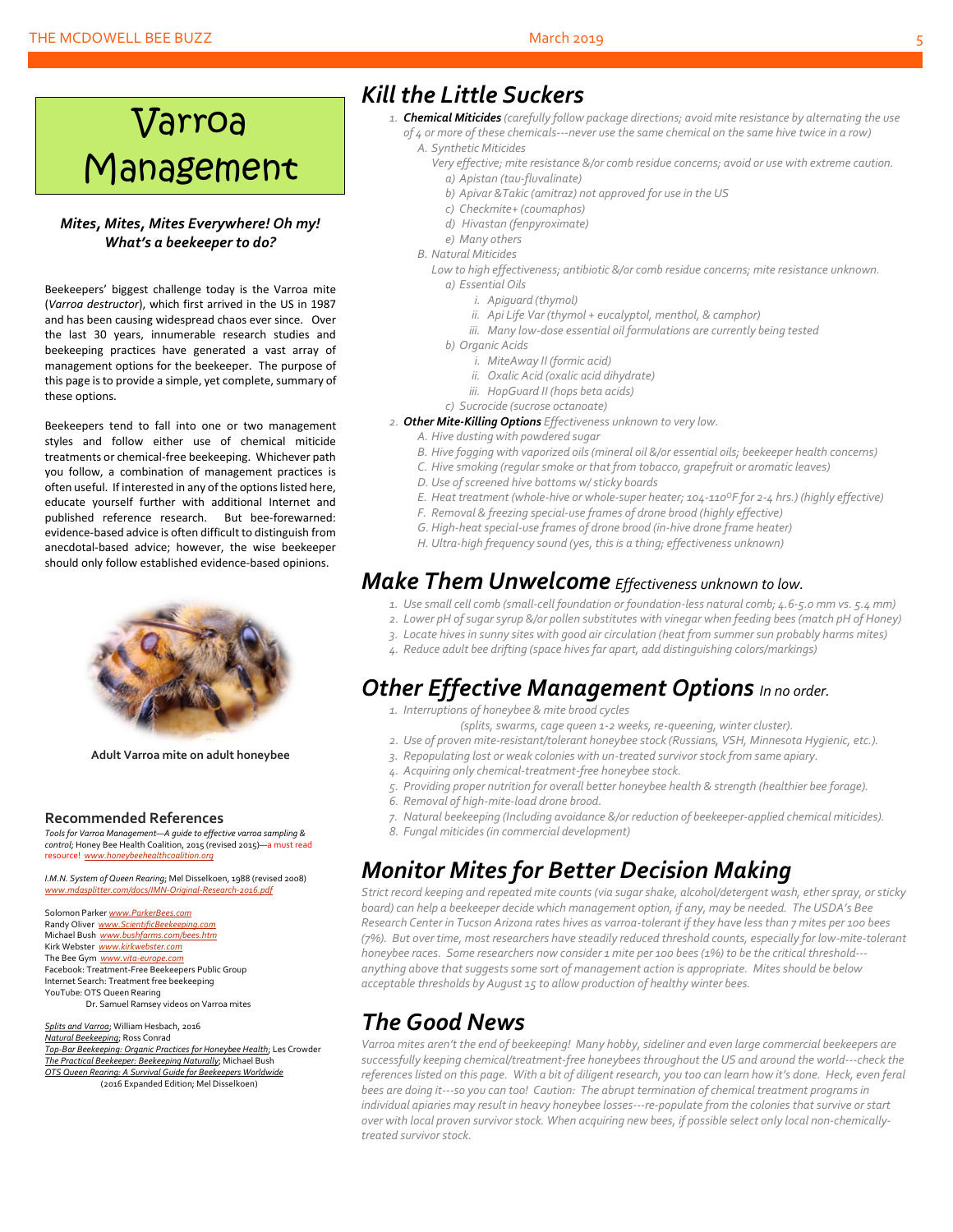## Club Committees

The McDowell Honey Bee club volunteers support local beekeepers as well as help educate the public about the importance of honeybees as critical pollinators and producers of products like honey and bees wax.

## *Committees/Chairs*

**Executive Committee** Ed Speer [ed@sweetbetsyfarm.com](mailto:ed@sweetbetsyfarm.com) 828-724-4444 **MTCC Apiary Carson House Apiary** Bill Hendle[y bmhendley@gmail.com](mailto:bmhendley@gmail.com) 828-460-0292 **McDowell Honey House** Adam Wright [blueold96@yahoo.com](mailto:blueold96@yahoo.com) 828-442-7817 **Community Outreach** Karen Speer [Karen@SweetBetsyFarm.com](mailto:Karen@SweetBetsyFarm.com) 828-924-4444 **Hospitality** Lynn Bradley **Isbradley@msn.com**  828-305-0323 **Golden Achievement Program (GAP) Mentoring Program** Stephanie Wild[s swilds2014@gmail.com](mailto:swilds2014@gmail.com) 828-301-3030 **Webmaster**---Karen Speer **Newsletter---**Ed Speer **Bee School 2019**---Karen Speer **Journeyman Study Group**—Bill Hendley **Beekeeper Education**—Ed Speer **Nominating Committee--TBD**

## Treasury Report for Feb 28, 2019

|  |  | Treasurer---Jim Austin |  |  |  |  |  |  |
|--|--|------------------------|--|--|--|--|--|--|
|  |  |                        |  |  |  |  |  |  |

| 2019         | <b>Jan 31</b> | Feb 28     |
|--------------|---------------|------------|
| Checking     | \$2,333.66    | \$4,312.01 |
| Cash on hand | 144.47        | 149.47     |
| Total        | \$2,478.13    | \$4,461.48 |

0 Wellness Program payments in 2019 No debt or unpaid bills 36 Current paid memberships (includes families) 4 Lifetime members

## **TREASURY REPORTS**

*The treasury reports will be included in each monthly newsletter but will not be presented in detail at the regular monthly meetings. The Executive Committee has oversight of the club's treasury and reviews the details at each bi-monthly EC meeting. If you have any questions or concerns about the club's treasury, you will be given an opportunity to speak at the regular monthly meetings or you may speak to an officer or director, who will then present your comments at the next EC meeting. Club members are welcome to address the directors at any Executive Committee meeting.*

## **MTCC APIARY**

Three of the 4 hives died in 2017. The remaining hive is doing well. Due to unexpected herbicide use at the college, all hives were moved to the Sweet Betsy Farm apiary and will be returned to a different site at the college when they are healthy.

## **MCDOWELL HONEY HOUSE**

The Honey House is closed for the winter. It will reopen in the spring.



## MTCC Apiary

Honeybee hives at McDowell Technical Community College are maintained by the McDowell Honey Bees. The hives are used for education and instruction. The honey is harvested by the club and shared with the college.



## McDowell Honey House

The McDowell Honey House is a fully equipped self-service honey processing facility built and maintained by the McDowell Honey Bees. It is open to all club members—reservations required.

## **BEE SCHOOL2019**

Thanks to the many club volunteers who helped make another successful Bee School. We raised more than \$1,300 for the club!



Community Outreach Mountain Glory Festival Presentations to schools & Community Agriculture Awareness Field Days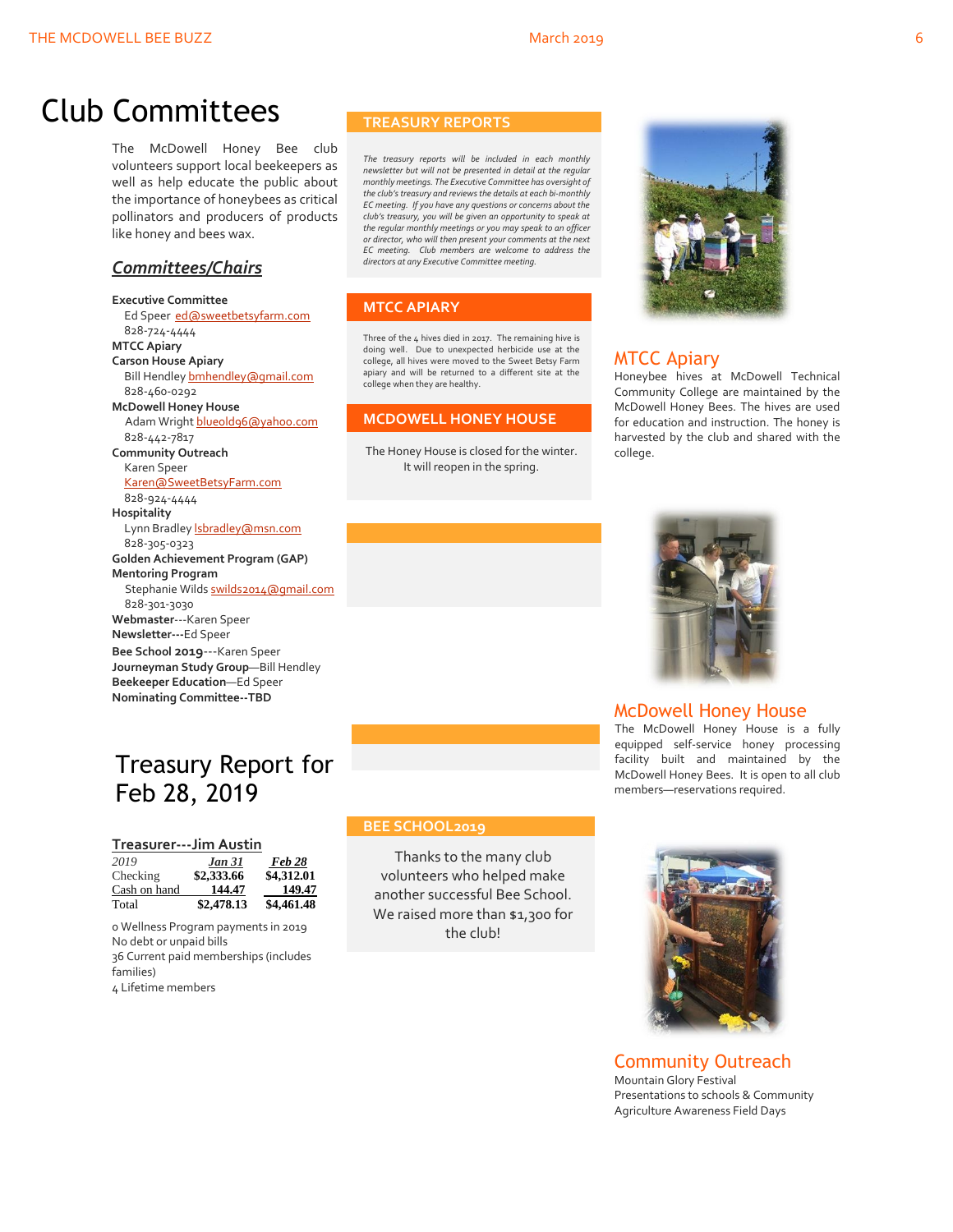# Upcoming Events



## **NCSBA SPRING 2019 MEETING**

**March 1 & 2 2019** Monroe, NC Joint meeting with South Carolina Beekeepers Association (SCBA) **For more information:** [NC State Beekeepers Association](http://www.ncbeekeepers.org/)

## **NEXT EXECUTIVE COMMITTEE MEETING**

*Tuesday March 12, 2019 6:30 PM* McDowell Honeybee Chapter EC meetings

are held every other month 2018 EC Meetings: *Jan 8 Jul 9 Mar 12 Sep 10 May 7 Nov 12*

All officers and directors are expected to attend. Club members are also welcome---please contact the president ahead of time if you wish to address the board or place topics on the agenda.

## **NEXT MONTHLY CLUB MEETING**

## *THURSDAY MARCH 14, 2019*

 *6:30 pm* McDowell Senior Center Marion, NC

|                   | 2019 Monthly Club Meetings: |
|-------------------|-----------------------------|
| Jan 10            | <b>Jul 11</b>               |
| Feb 14            | Aug 8                       |
| Mar 14            | Sep 12                      |
| Apr <sub>11</sub> | $Oct$ <sub>10</sub>         |
| May 9             | <b>Nov 14</b>               |
| Jun 13            | Dec-no meeting              |

Door prizes at beekeeper gatherings are a strong long-standing tradition. Donations for our monthly meetings are encouraged and welcomed. Please bring your donated items to the next meeting. Here's your chance to highlight your products or handicrafts, clean out your storage locker, or simply share your bounty with fellow beekeepers!

## **ADVANCED BEEKEEPING CLASSES--JUNE**

## **June 15, 22 & 29**

**Bill Hendley's advanced beekeeping classes are held the last 3 Saturdays in June. Required registration will began soon.**

## **BEST TASTING HONEY COMPETITIONS**

**The McDowell Honeybees hosts two Best Tasting Honey in McDowell County competitions every year!**

## **Spring Honey (June) Summer Honey (September)**

Plan to enter your honey in 2019! The top 3 winning honeys are sent to Texas A&M University for pollen analyses, paid for by the club!

## **4-H BEEKEEPING GROUP STARTING!**

McDowell County's own 4-H Beekeeping group is getting started! Sponsored by the McDowell Cooperative Extension and the McDowell Beekeepers Association. 8 kids signed up at the initial meeting October 25th. Call Chad (828-652-8104) or Sharon (828-652-9478 or 460-4044) for more information or to sign up.

## **NCSBA SOURWOOD INITIATIVE**

The McDowell Bee club has submitted 10 sourwood samples from different local beekeepers to the NCSBA for special nuclear magnetic resonating (NMR) testing by a lab in Germany. The samples are now at the lab and results should soon be available. This is the initial testing to establish the world's first fingerprint chemical standards for Sourwood honey! We are extremely excited to be a part of this program!

## **MCDOWELL HONEYBEES MARCH MEETING**

#### **March 14, 2019**

**Mr. Lynn Williams, Inventor of the Mighty Mite Killer, will explain his new, revolutionary, chemical-free, heat treatment for Varroa mites. Check out his YouTube videos and the Mighty Mite Thermal Treatment Users Facebook page. The fight against Varroa has now turned in the beekeepers' favor!**

## **MCDOWELL HONEYBEES APRIL MEETING**

## **April 11, 2019**

**Mr. Doug Elliott of Rutherford County, NC is a beekeeper and a master storyteller! His beekeeping antics are sure to entertain everyone. Don't miss it!**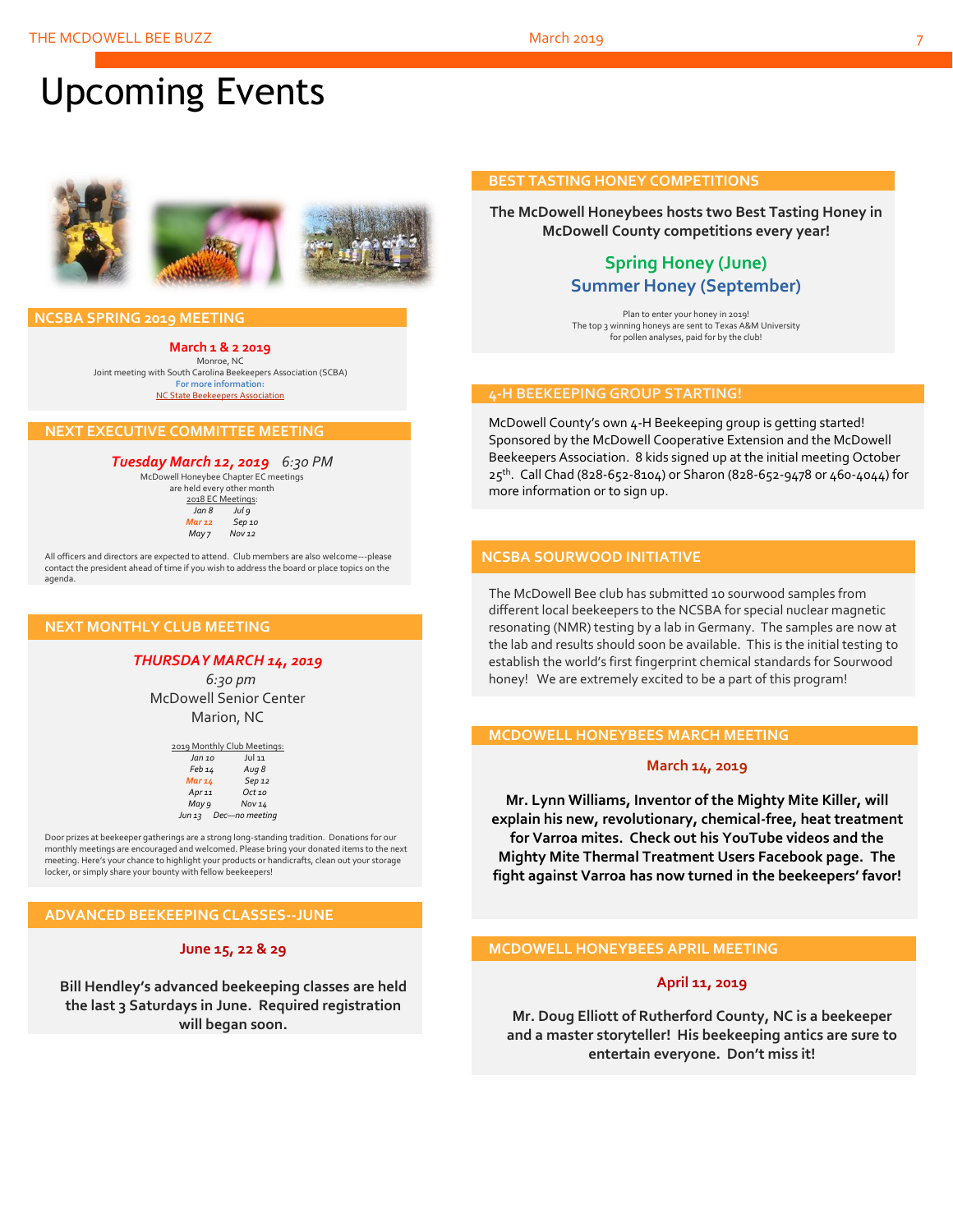# Beekeepers

A world of easily-accessible beekeeping information awaits you! Check out the following online, magazine, book, catalog, and workshop sources for the answers to all your beekeeping questions.

## Never stop learning!

**MONTHLY BEEKEEPING MAGAZINES**

[American Bee Journal](http://www.americanbeejournal.com/)

[Bee Culture](http://www.beeculture.com/)

## **GENERAL BEEKEEPING INFO**

Randy Oliver's [Scientific Beekeeping](http://scientificbeekeeping.com/)

[Free Beginner's DVD](http://www.worldofbeekeeping.com/free-kit/)

[YouTube Beekeeping Videos](https://www.youtube.com/results?search_query=beekeeping) Choose from 100's[---Search any topic](https://www.youtube.com/results?search_query=beekeeping)

[Michael Bush's Practical Beekeeper](http://www.bushfarms.com/bees.htm)

[The Different Types of Honey Bees](https://www.cals.ncsu.edu/entomology/apiculture/pdfs/1.12%20copy.pdf)

[Removing Feral Bees](http://www.ces.ncsu.edu/depts/ent/notes/Urban/bees-faq.htm)

[Free Classic Historical eBooks](http://www.apiculture-populaire.com/) including Langstroth 1853!!

## **PLANTING FOR BEES**

[Garden Plants for Honey Bees](http://www.wicwas.com/Garden_Plants_for_Honey_Bees) [Sensible Gardening](http://sensiblegardening.com/busy-busy-bees/) [Xerces Society](http://www.xerces.org/pollinator-conservation/gardens/) [Native NC Pollinator Friendly Plants](http://wncbees.org/wp-content/uploads/2014/07/Recommended-Polliinator-Friendly-Plant-List-for-Greater-Asheville-NC-with-Nurseries.pdf) [Honey Plants of NC](http://wncbees.org/wp-content/uploads/2014/08/Honey-Plants-of-North-Carolina-NCSU-1.04.pdf) [Flowering Season WNC Plants](http://wncbees.org/wp-content/uploads/2014/07/Typical-Flowering-Seasons-for-Western-North-Carolina-Honey-and-Pollen-Sources-Edd-Buchanan-John-Mundy-Chris-Mathis.pdf) [Painters Greenhouse](http://www.paintersgreenhouse.com/)

## **WORKSHOPS/CLASSES**

[Spikenard Farm Honeybee Sanctuary Workshops](http://spikenardfarm.org/)

[NC Cooperative Extension Online Courses for Beginner &](https://entomology.ces.ncsu.edu/apiculture/bees/) Advanced Beekeepers

## **HONEY BEES WORK HARD**

How much honey does a single worker bee produce during her lifetime? *1/12 teaspoon!*

How many honeybees does it take to make 1 lb. of honey? **800 honeybees working for 2 weeks! Or 11,000 honeybees working for 1 day!**

How long would a single worker bee have to live forging every day to produce 1 lb. of honey?

**29.5 years!**

How far do honey bees fly to produce 1 lb. of honey? *55,000 miles! That s 2.2 times the distance around the earth!*

How many flower visits does it take to produce 1 lb. of honey? *2 million!*

## **NORTH CAROLINA BEEKEEPING NEWS**

[NC State Beekeepers Association](http://www.ncbeekeepers.org/)

[North Carolina Department of](http://www.ncbeekeepers.org/resources/apiary-inspection-program)  [Agriculture and Consumer Services,](http://www.ncbeekeepers.org/resources/apiary-inspection-program)  [Apiary Inspection](http://www.ncbeekeepers.org/resources/apiary-inspection-program)

[North Carolina State University](http://entomology.ncsu.edu/apiculture)  [Apiculture Program](http://entomology.ncsu.edu/apiculture)

[North Carolina Honey Standard](http://www.ncbeekeepers.org/honey/nc-honey-standard)

[Africanized Honey Bees in NC](http://wncbees.org/wp-content/uploads/2014/08/AHBs-Some-questions-and-answers-NCSU-1.03.pdf)

## **COMMERCIAL HONEYBEE SUPPLIERS**

[Beech Mountain Beekeeping](http://beechmountainbeesupply.com/store/cart.php) **[BetterBee](http://www.betterbee.com/) [Dadant](https://www.dadant.com/)** [Hwy 226 Bee Supply](http://hwy226beesupplies.com/) [Kelley Beekeeping](https://www.kelleybees.com/) [Mann Lake](http://www.mannlakeltd.com/) [Miller Bee Supply](http://millerbeesupply.com/catalog/) [Orr Bee Supply](http://www.orrbeesupply.com/) Reel's Bee Supply (828) 738-3939 [Revis Russian Apiaries](http://revisrussians.com/) [Wild Mountain Bees](http://www.wildmountainbees.com/)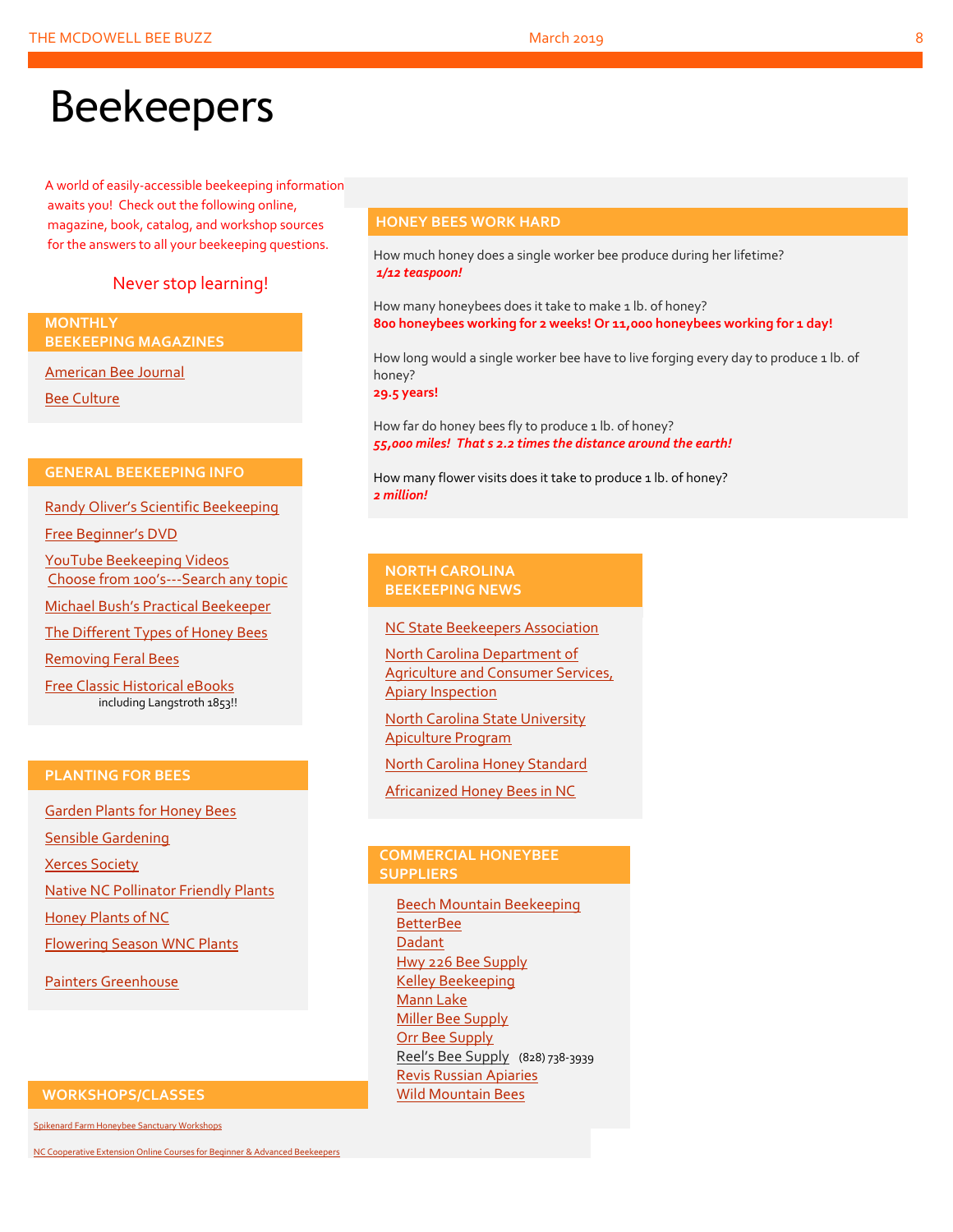# Friends of Honeybees

The world of beekeeping can be both fascinating and confusing. Your local beekeeping club is here to help.

## <span id="page-8-0"></span>**SWARM OF BEES? WHO YOU GONN'A CALL?**

Have you seen a swarm of honeybees? Don't panic—they aren't aggressive. Just call a beekeeper in your area; they may be able to help.

#### *Marion*

 Adam Wright 828-442-7817 Harold Arrowood 828-659-2921 *Glenwood* Ed Speer 828-724-4444 Wayne Holland 828-659-4161 *Pleasant Gardens* Bill Hendley 828-460-0292 **Greenlee**  Doug Mikell 828-896-5755 Bruce Clifton 828-925-0646 *Nebo* Ricky Styles 828-652-0184 or 803-3887 *Old Fort* Lonnie Bewernitz 828-280-3784 James McGinnis 828-668-4232 Darren Orr 828-581-4494 Don Miller 828-668-0154 Little Switzerland Mitch Hughes 828-756-7294 McDowell County Chuck Wilson 828-803-9089

## **DOES HONEY GO BAD?**

Normally---no. Some honeys stay fresh for thousands of years. Most honey will eventually crystallize, but crystallization is not spoilage---just a change in physical state. Honey is naturally anti-microbial and kills most bacteria, fungus, and viruses. Honey is antiseptic and is often used to heal infected wounds.

However, the water naturally contained in honey may separate out during crystallization. Mold and/or alcohol can then develop in the expelled water and cause spoilage. Fermented honey will smell and taste like alcohol.

Yeast in the air is the culprit--to prevent crystallization and possible spoilage, store honey in full, air-tight containers at room temperature.

## **WHAT SHOULD I DO WITH CRYSTALLIZED HONEY?**

1) Eat it like spreadable paste. It has probably not spoiled. Many cultures around the world prefer crystallized rather than liquid honey--- Yes, they wait for honey to crystallize before eating it! Creaming crystallized honey by periodically stirring makes a smooth, delicious spread. Use like butter on toast, biscuits or muffins.

2) Return it to liquid with low heat applied over a long time. Set bottle of crystallized honey on dashboard of car parked in the sun---works in a few hours (summer) to a few days (winter). OK, doesn't work in really cold weather, but you should avoid heating honey in a microwave or in a boiling-water bath on a stovetop because that much high heat kills beneficial bacteria and enzymes.

Storing honey in the refrigerator can hasten crystallization! Storing in dry, roomtemperature dark kitchen cabinet can slow the crystallization process.

## **Recipe of the Month**

 **HONEY SPICED CIDER**

#### Fro[m www.SweetBetsyFarm.](http://www.sweetbetsyfarm.com/)*com*

#### *Ingredients*

2 quarts of apple cider Peel from 1 large or 2 medium oranges 1 tablespoon ground cinnamon or 4 cinnamon sticks

1 tsp ground cloves or 1 tablespoon whole cloves

¼ cup raw honey

#### *Directions*

- 1. Peel oranges taking only the orange part of the peel---you do not want any of the white as it will make the cider bitter.
- 2. Mix all ingredients in a saucepan and heat.
- 3. Simmer 10-15 minutes, stirring occasionally.
- 4. Adjust sweetness by adding more honey if desired.
- 5. Serve hot.

Cold weather is coming---be ready with this tasty hot apple cider!

> Submit your favorite honey recipe for the next newsletter

> > *Ed@SweetBetsyFarm.com*

## **BEE STING EMERGENCY?**

## **CALL 911**

## **GENERAL QUESTIONS?**

call Allergy Partners of WNC (828) 255-3749

Allergy Partners of WNC--Marion 136 Creekview Court Marion, NC 28752 (828) 652-6454 Dr. Leigh Anne Schwietz Mondays 9am-5:30pm Tuesdays 8am-11:30pm, 1pm-4:30 pm

## *NORMAL VS. DANGEROUS REACTIONS TO INSECT STINGS* What's the difference? Check these websites:

### [WebMD](http://www.webmd.com/allergies/guide/insect-stings)

[American Academy Allergy Asthma](http://www.aaaai.org/conditions-and-treatments/library/allergy-library/stinging-insect-allergy.aspx) [MedicineNet.com](http://www.medicinenet.com/insect_sting_allergies/article.htm)

[MedicineNet.com](http://www.medicinenet.com/insect_sting_allergies/article.htm)

**[NC State University](http://wncbees.org/wp-content/uploads/2014/08/Allergy-to-Insect-Stings-NCSU-1.09.pdf)** 

[B. Marterre, MD](http://wncbees.org/wp-content/uploads/2014/08/Bee-Stings-Immunology-Allergy-and-Treatment-Marterre.pdf)

## **MCDOWELL COUNTY HONEY TRAIL**

## **Looking for Local Honey or something fun to do in McDowell County?**

*Visit an active bee farm & find local honey for sale*

[www.McDowellCountyHoneyTrail.org](http://www.mcdowellcountyhoneytrail.org/)

## **BEE JOKE OF THE MONTH**

What do bees use to build roads? *(Find answer on last page)*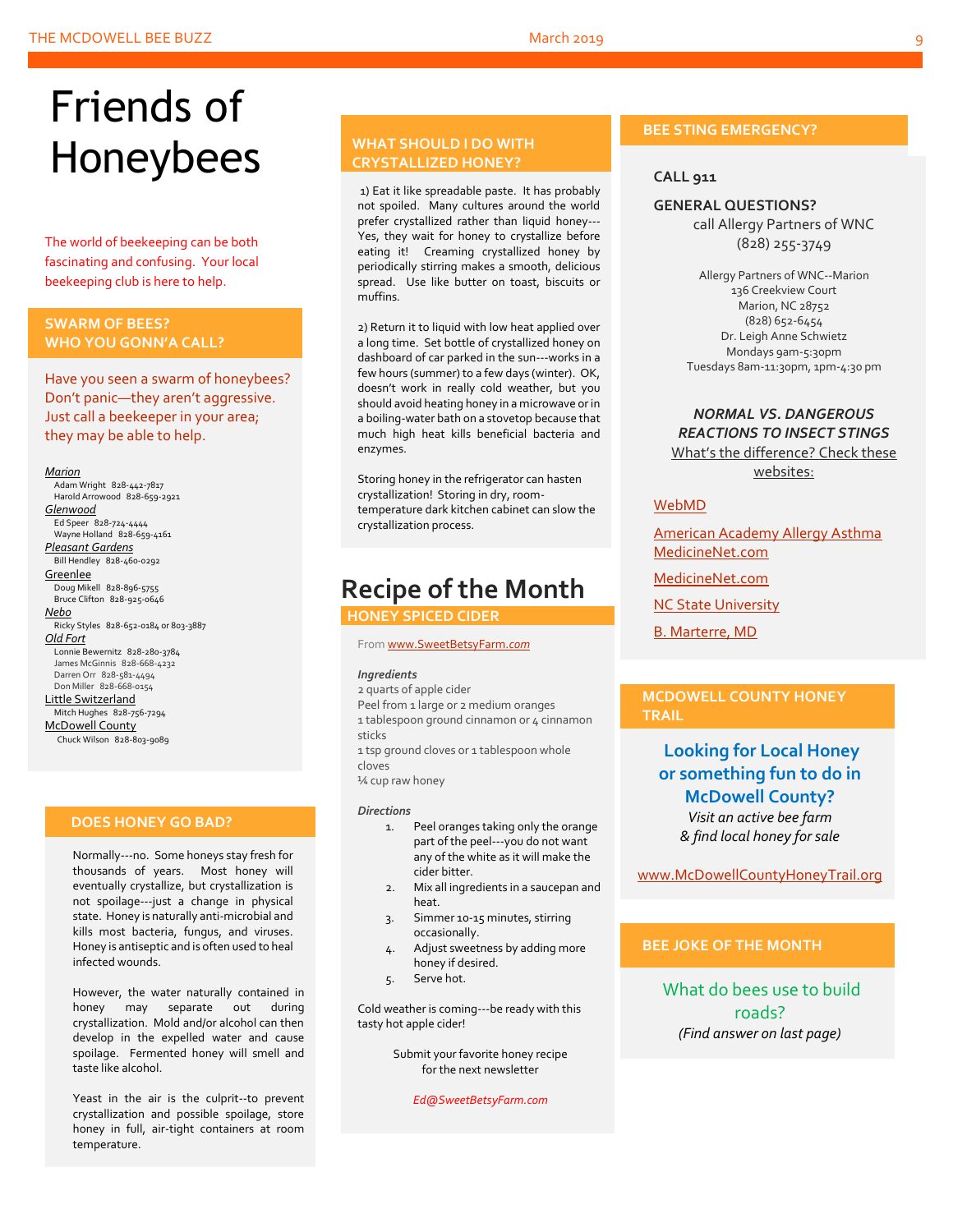## **McDowell Honey Bees FREE! Classified Ads**

Have something to sell, trade, or give away? Here's your chance to advertise FREE in our monthly newsletter! Choose one of the listed categories and submit your listing (40 words or less) to the editor: Ed Speer [Ed@SweetBetsyFarm.com](mailto:Ed@SweetBetsyFarm.com)

You must be a paid member of McDowell Honeybees (or a supporter of the club) to make a listing—but you can make as many listings as you like. Need other categories---just let the editor know. Your listing will continue every month until you inform the editor to remove it. Describe your item and give your phone number, address, and/or email so interested parties can contact you directly. Listings are subject to editor approval; editor not responsible for accuracy or validity of listings.

If your classified ad was successful, please consider making a donation to our monthly meeting refreshment fund.

### **LOCAL HONEY FOR SALE**

*Honey House at Sweet Betsy Farm. (Fri & Sat 10-5, May-Dec, other times by appointment), 3947 Mudcut Rd Glenwood. Chemical-free Beekeeping. (828) 724- 4444. [Karen@SweetBetsyFarm.com](mailto:Karen@SweetBetsyFarm.com) www.SweetBetsyFarm.com*

*HoneyBird Farms. Sugar Hill. (828) 738- 859[3 jessem04@hotmail.com](mailto:jessem04@hotmail.com)*

*Mikell's Farm Honey—uses Organic Beekeeping Practices (828) 668-0103. Old Fort[. www.Mikellsfarmhoney.com](http://www.mikellsfarmhoney.com/) Facebook: [www.facebook.com/mikellsfarmhoney](http://www.facebook.com/mikellsfarmhoney)*

*Ray Revis. (828) 652-3524. Marion. [www.RevisRussians.com](http://www.revisrussians.com/)*

*Charles Revis. Old Fort. (828) 925-1430. [revisjs@gmail.com](mailto:revisjs@gmail.com)*

*Orr Bee Supply. 323 Morris Hollow Rd, Old Fort. (828) 581-4494. [OrrBeeSupply@live.com](mailto:OrrBeeSupply@live.com)*

*Bill Hendley. Pleasant Gardens.* (828) 460-0292[. bmhendley@gmail.com](mailto:bmhendley@gmail.com)

*Wayne Holland. Glenwood.* (828) 659- 4161[. Wayneholland57@yahoo.com](mailto:Wayneholland57@yahoo.com)

*Magic Creek Farm. Marion. (843) 421- 6852.* [Jimaustin66@gmail.com](mailto:Jimaustin66@gmail.com)

## **OTHER HIVE PRODUCTS FOR SALE**

**Beeswax—***Honey House at Sweet Betsy Farm. (Fri & Sat 10-5, May-Dec, other times by appointment) 3947 Mudcut Rd Glenwood. (828) 724-4444. [Karen@SweetBetsyFarm.com](mailto:Karen@SweetBetsyFarm.com) www.SweetBetsyFarm.com*

## **HONEYBEES FOR SALE**

**Russian Honeybees—***Nucs & queens. Revis Russian Apiaries. (828) 652-3524. PO Box 2520 Marion, NC 28752. [www.RevisRussians.com](http://www.revisrussians.com/)*

**Russian Honeybees—***Nucs & queens. Charles Revis. (828) 925-1430. [revisjs@gmail.com](mailto:revisjs@gmail.com)*

**Superior North Carolina-raised packaged bees and overwintered 5-frame nucs; also queens---***Orr Bee Supply. 323 Morris Hollow Rd, Old Fort. (828) 581- 4494. [OrrBeeSupply@live.com](mailto:OrrBeeSupply@live.com) www.orrbeesupply.com*

**Italian Honeybees---***Nucs. Hwy 226 Bee Supply. 13133 NC 226 South. Union Mills. (828) 652-1263. [www.Hwy226BeeSupplies.com](http://www.hwy226beesupplies.com/)*

### **FARM PRODUCTS FOR SALE**

**Free-Range Eggs—***Honey House at Sweet Betsy Farm. (Fri & Sat 10-5, May-Dec, other times by appointment) 3947 Mudcut Rd Glenwood. (828) 724-4444. [Karen@SweetBetsyFarm.com](mailto:Karen@SweetBetsyFarm.com) www.SweetBetsyFarm.com*

## **HANDMADE CRAFTS FOR SALE**

**Lip Balm, Soap, Earrings, Wax Ornaments—***Honey House at Sweet Betsy Farm. (Fri & Sat 10-5, May-Dec, other times by appointment) 3947 Mudcut Rd Glenwood. (828) 724-4444. [Karen@SweetBetsyFarm.com](mailto:Karen@SweetBetsyFarm.com) [www.SweetBetsyFarm.com](http://www.sweetbetsyfarm.com/)*

**Lip Balm, Soap, Salves, Butters, Balms, etc---All Natural and Organic Ingredients with Essential Oils- --***Mikell's Farm Honey. (828) 668-0103. Old Fort. [www.Mikellsfarmhoney.com](http://www.mikellsfarmhoney.com/) Facebook[: www.facebook.com/Bee-Naturally-by-](http://www.facebook.com/Bee-Naturally-by-Sharry-of-Mikells-Farm-1595338734026320/)[Sharry-of-Mikells-Farm-1595338734026320/](http://www.facebook.com/Bee-Naturally-by-Sharry-of-Mikells-Farm-1595338734026320/) Facebook: [www.facebook.com/mikellsfarmhoney](http://www.facebook.com/mikellsfarmhoney)*

**Lip Balm, Soap, Body Creams, Beard Balm---** *HoneyBird Farms. Sugar Hill. (828) 738-859[3 jessem04@hotmail.com](mailto:jessem04@hotmail.com)*

**Handcrafted Soaps, Body Scrubs, Bath Soaks & More!**

*Forever Found Farm, Glenwood (828) 738-9989 [ForeverFundFarm@gmail.com](mailto:ForeverFundFarm@gmail.com) [www.etsy.com/shop/ForeverFoundFarm](http://www.etsy.com/shop/ForeverFoundFarm)*

## **BEE-FRIENDLY PLANTS**

*Bee-Friendly Plants, Including Natives---Painters Greenhouse Nursery 734 Roy Moore Rd, Old Fort, NC [www.paintersgreenhouse.com](http://www.paintersgreenhouse.com/) (828) 668-7225 [Paintersgreenhouse1@gmail.com](mailto:Paintersgreenhouse1@gmail.com)*

## **ITEMS FOR TRADE/BARTER**

**Bees for Trees---***Will trade six (6) potted Sourwood trees (3'-5') for an established Honeybee colony, preferably Russians or some other hygienic race. Lonnie & Barb Bewernitz, Hugging Tree Farm. Old Fort, NC (828) 668-9660 [LonnieB@LonniebCPA.com](mailto:LonnieB@LonniebCPA.com)*

### **BEEKEEPING SUPPLIES FOR SALE**

**Custom-made Wooden Ware and Beekeeping Supplies. Also Extractors (hand crank or motorized)---***Orr Bee Supply. 323 Morris Hollow Rd, Old Fort. (828) 581-4494. [OrrBeeSupply@live.com](mailto:OrrBeeSupply@live.com) [www.orrbeesupply.com](file:///K:/McDowell%20Honeybees/2016/2016%20Newsletters/May%202016%20Newsletter/www.orrbeesupply.com)*

**Custom-made Wooden Ware---***Reel Bee Supply. Sugar Hill. (828) 738-3939.*

*Hive Frames, Small, Wood, new, no foundation, 10 total---Jim Austin, Magic Creek Farm, Marion (843) 421-6852.*

**Complete Beekeeping Supplies---***Hwy 226 Bee Supply. 13133 NC 226 South. Union Mills. (828) 652- 1263[. www.Hwy226BeeSupplies.com](http://www.hwy226beesupplies.com/)*

## **USED BEEKEEPING ITEMS FOR SALE**

**Complete Hives/Hive Components**---*Used in our personal bee yard, cleaned, refurbished, ready to use. Orr Bee Supply. 323 Morris Hollow Rd, Old Fort. (828) 581-4494. [OrrBeeSupply@live.com](mailto:OrrBeeSupply@live.com) [www.orrbeesupply.com](file:///K:/McDowell%20Honeybees/2016/2016%20Newsletters/May%202016%20Newsletter/www.orrbeesupply.com)*

## **HONEY STICKS FOR SALE**

**Flavored Honey Sticks**---\$*16.50/ 100 honey sticks. Chocolate, Sour Apple, Caramel, Ginger, Mango, Root Beer, Pink Lemonade, Sour Strawberry & Sour Cherry. Honey House at Sweet Betsy Farm (Fri & Sat 10-5, May-Dec, other times by appointment) 3947 Mudcut Rd Glenwood. (828) 724-4444. [Karen@SweetBetsyFarm.com](mailto:Karen@SweetBetsyFarm.com) www.SweetBetsyFarm.com*

**CDB Infused Local Honey Sticks---***Bill Hendley, Marion Farmers Market (828) 460-029[2 bmhendley@gmail.com](mailto:bmhendley@gmail.com)*

## **BROWN MOUNTAIN LIGHTS BOOK**

*The Brown Mountain Lights--History, Science, and Human Nature explain an Appalachian Mystery* by Ed Speer 2017

> Three years of research 250-page book signed by author \$35

[Ed@SweetBetsyFarm.com](mailto:Ed@SweetBetsyFarm.com) 828-724-4444